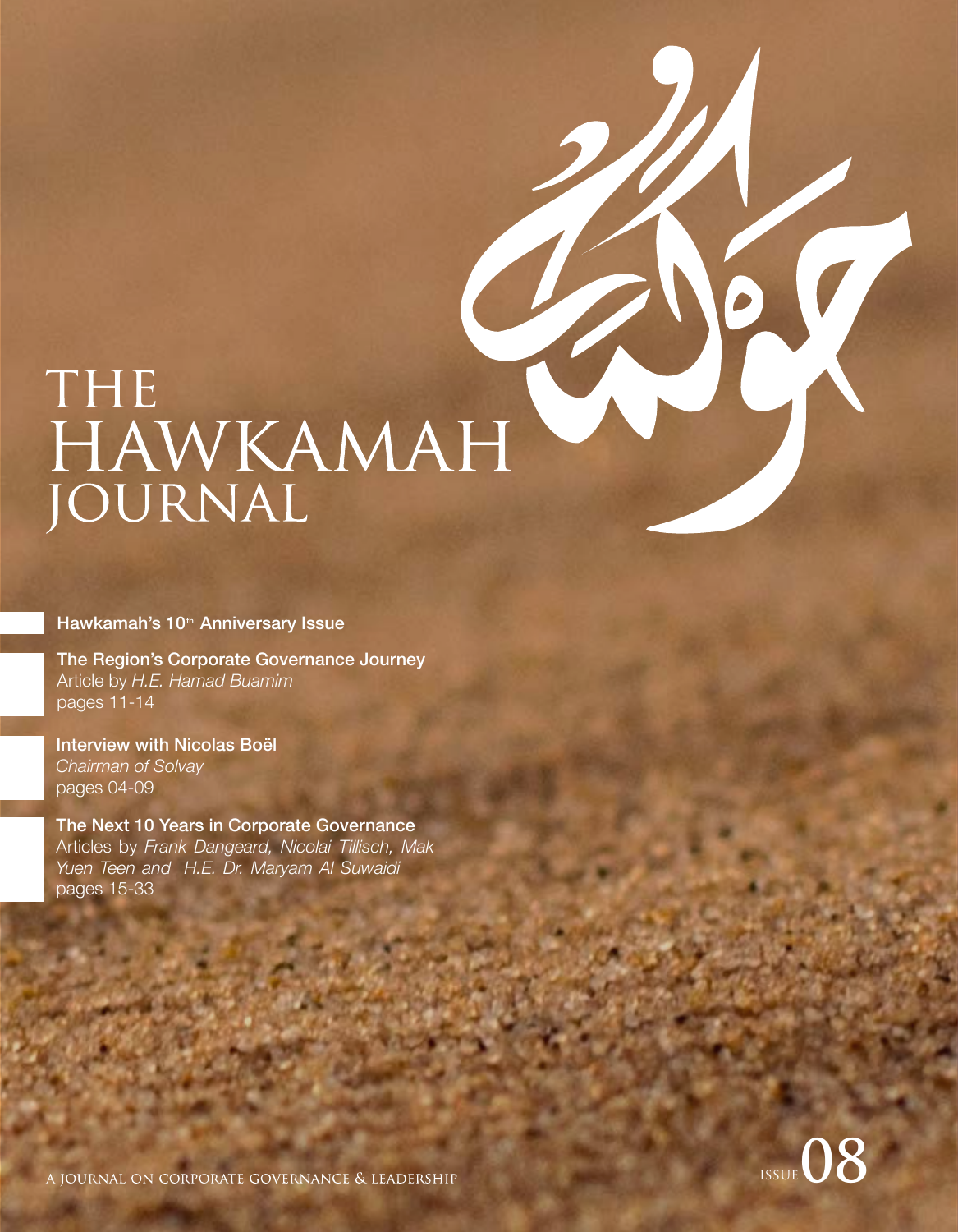# INTERVIEW WITH NICOLAS BOËL

*Nicolas Boël Chairman of Solvay* 

*Nicolas Boël is the Chairman of Solvay, the Belgian chemicals multinational founded over 150 years ago by the brothers Ernest and Alfred Solvay. Between them, the 2,400 descendants of the founding families today hold a total stake of 30% in the company. In this interview with Peter Montagnon, Mr Boël explains how the families' participation is organised and how the present generation works to involve and retain the interest of a large number of individual family shareholders.* 

*The families' stake is held mainly through Solvac, a separately listed financial company, which creates liquidity for individual holders and adds flexibility when more capital is needed. Separately, family members operate an informal collective group which Mr Boël calls a "private Facebook" arrangement. This enables them to keep in contact, discuss issues around their holding and prepare the next generation to remain involved.*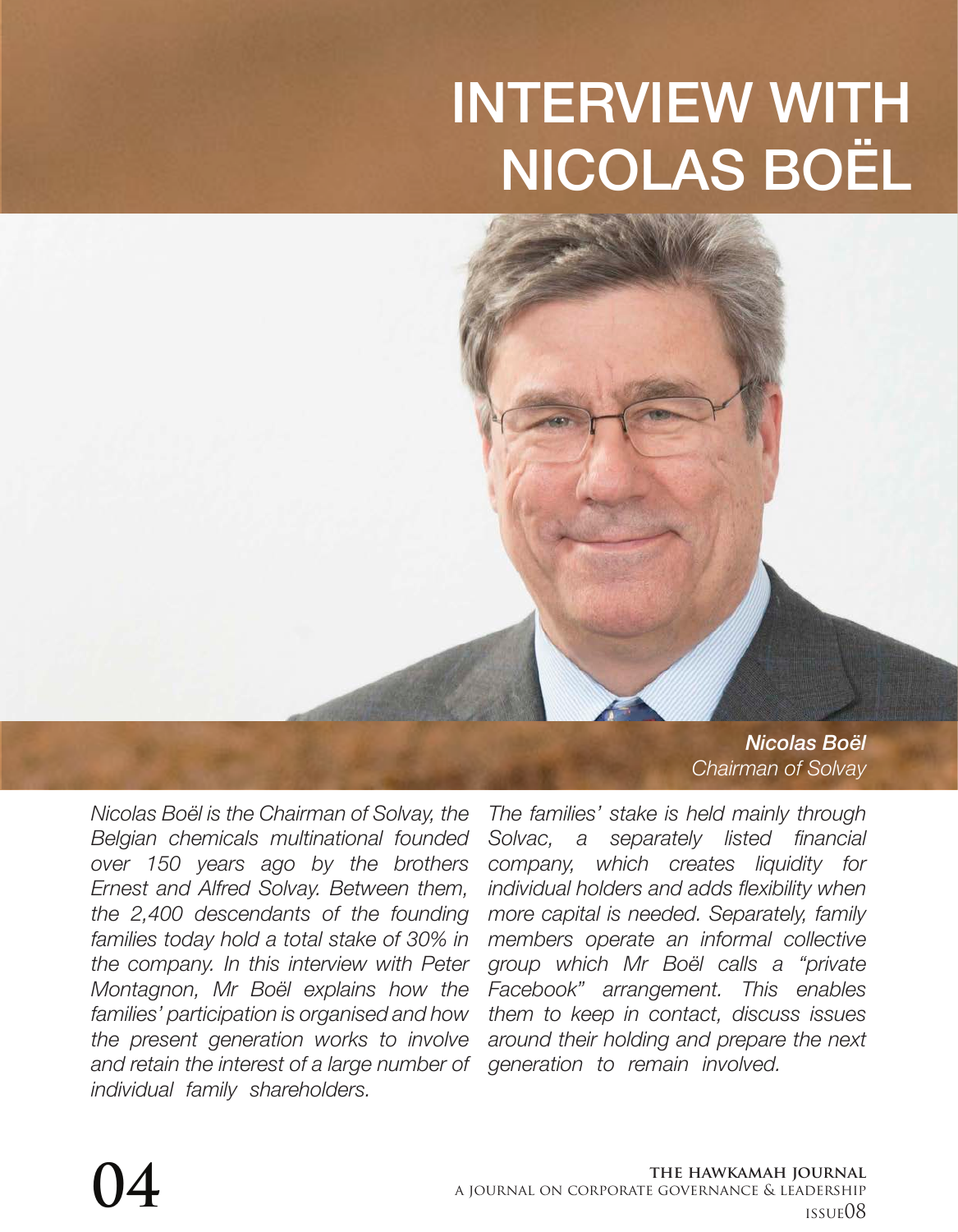*Each of these three entities - Solvay, Solvac and the family circle – are headed by a different family member. As Chairman of Solvay Mr Boël is a descendant of one of the founding families, but the company's Chief Executive, Jean-Pierre Clamadieu, is not, and Solvay follows all the norms of Belgian corporate governance.*

#### How does the family shareholding work today?

The founding families were in fact five. We had Ernest and Alfred [Solvay], the industrialists. They had the support of business angels. So it's not only one family that makes the shareholding, but all the offspring of these founding fathers. We estimate at our generation, which is the fifth generation, that we are 2,400 different shareholding individuals. We have tried and learned through time - including some difficult times – to adapt our organisation to reflect this diversity.

We have the company, Solvay SA, the industrial chemical company, which is listed and where the board is in charge of the strategy and includes some directors from the shareholders. There the key essence is competence. Second, we have Solvac, a holding company that holds 30% of Solvay shares on behalf of the families. It is also listed and its directors come from the family shareholders. Here the focus is naturally more financial.

And then we have the third circle which is an informal organisation of the shareholders coming from the families. It focuses on keeping the project alive. This means thinking about the next generation,

thinking about training, communication. It's about finding the best way to keep 2,400 shareholders now - 10,000 probably in a decade –involved, and on making sure that you also have a good talent pool for the future.

#### How do you do that?

Communication which goes both ways. The set-up is basically the result of us working in a group organised by the younger generation. We've built a tool which is what we call a private Facebook which allows you to be immediately in contact and exchange information. The CEO of Solvay, as with any other investor group, will come and talk about the company, based only on public announcements. He briefs them on the results and there are Q and A sessions. We have plant trips. We organise debates and information sessions. We had one on entrepreneurship. We had one on gender diversity and we had some on philanthropy. We also organise some training, about what it is to be a good shareholder, how to read a balance sheet and all those type of things.

#### So this is a virtual club, but does it have physical meetings?

Yes because people meet physically when you organise a conference, or a meeting with the Chief Executive or when you organise a plant trip, but the tool that brings everybody together is basically an internet system.

#### **the hawkamah journal**

a journal on corporate governance & leadership The hawkamah journal<br>a journal on corporate governance & leadership<br>issue08  $\rm\,O5$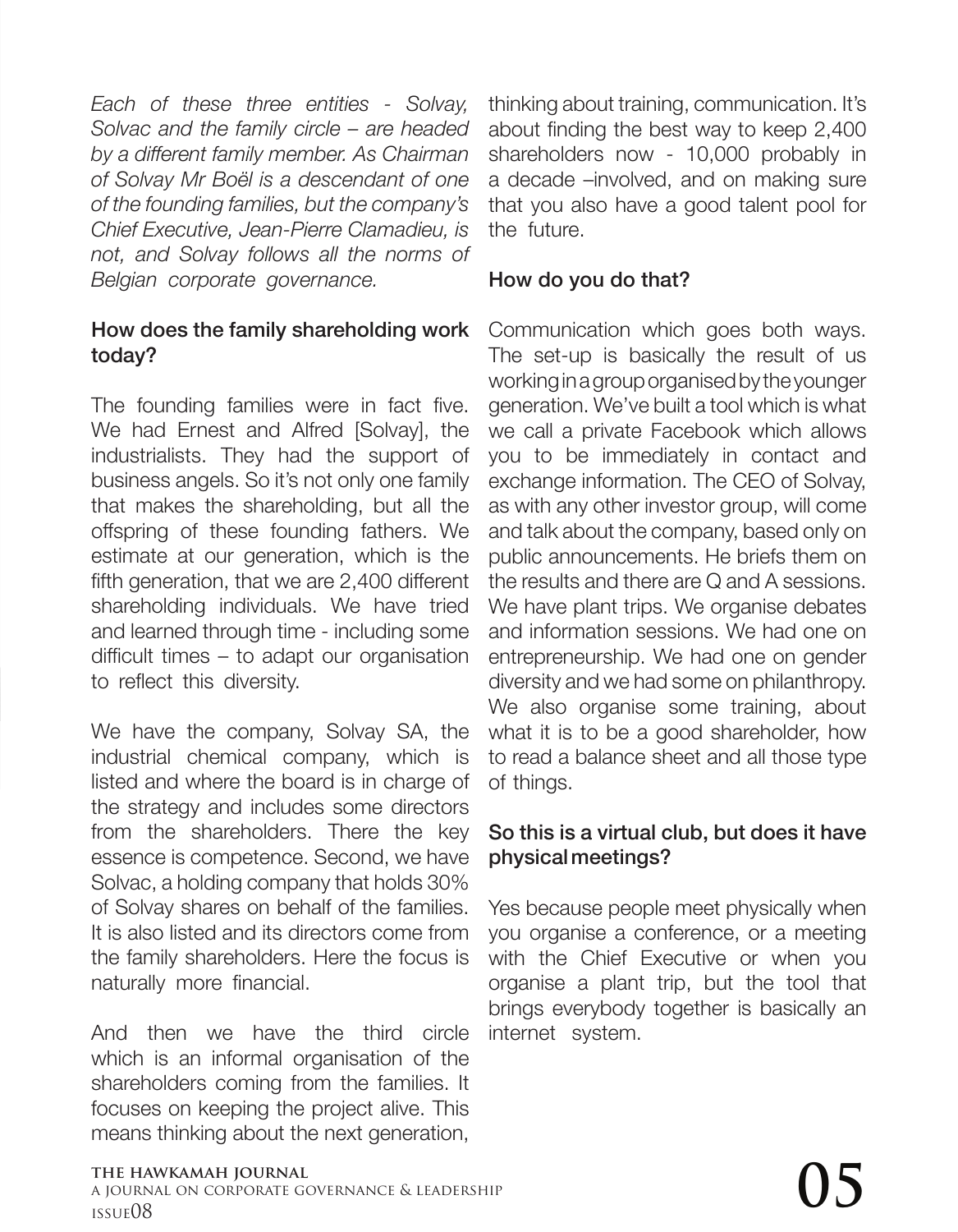Coming back to the governance. You are part of the family, while the CEO is not. Is there a convention that the Chairman is always part of the family?

It is based on what the company needs. We have gone from a situation where we had a CEO who then became the Chairman of the board and was usually an important shareholder in the company and usually came from the founding families. But to survive successfully for 150 years, the key requirement is competence to enable long term value creation. That's sometimes going to need management that comes from outside the company, or management that is promoted from inside the company.

We believe that it is important to have some kind of representation of the family somewhere, but we have lived through periods where we did not have that, apart from directors around the table. Basically what is fundamental is the need of the company, based on priorities about how the organisation should evolve.

#### So are you the first Chairman not to have been the CEO?

Usually it has been the case but not always.

#### What is actually the role of Solvac? Does it have an important role in appointing the Solvay Board?

Solvay is not represented at the Solvay board. It is what you would call in Belgian law a "reference shareholder" which means it does not actually have control

but its weight in terms of general assembly voting rights is pretty important. However, the decisions concerning the company are made at the board of Solvay by its directors. There is a very strong firewall between Solvay and Solvac, both in terms of directors and in terms of governance. Solvac has a 30% share in Solvay and is charged with managing that 30% stake.

## So Solvay is fully independent of Solvac in the way it runs itself?

Absolutely, it runs itself in the tradition of Belgian corporate governance and we fully respect that in terms of director independence, nominations, remuneration and gender diversity.

# Why does Solvac need to be listed?

Being listed gives you the advantage of liquidity, which with large shareholders is important, as well as the ability to raise extra funds to support the shareholding, although one of the trademarks that we have at Solvay is the long-term relationship between the stock and its owners and where the dividend policy and the value creation are the two most important factors.

#### Over time Solvay has raised additional money through rights issues. How does that work when family members might or might not wish to put up extra money?

It's very important that there is a long tradition of information so the strategic context is understood. The CEO needs to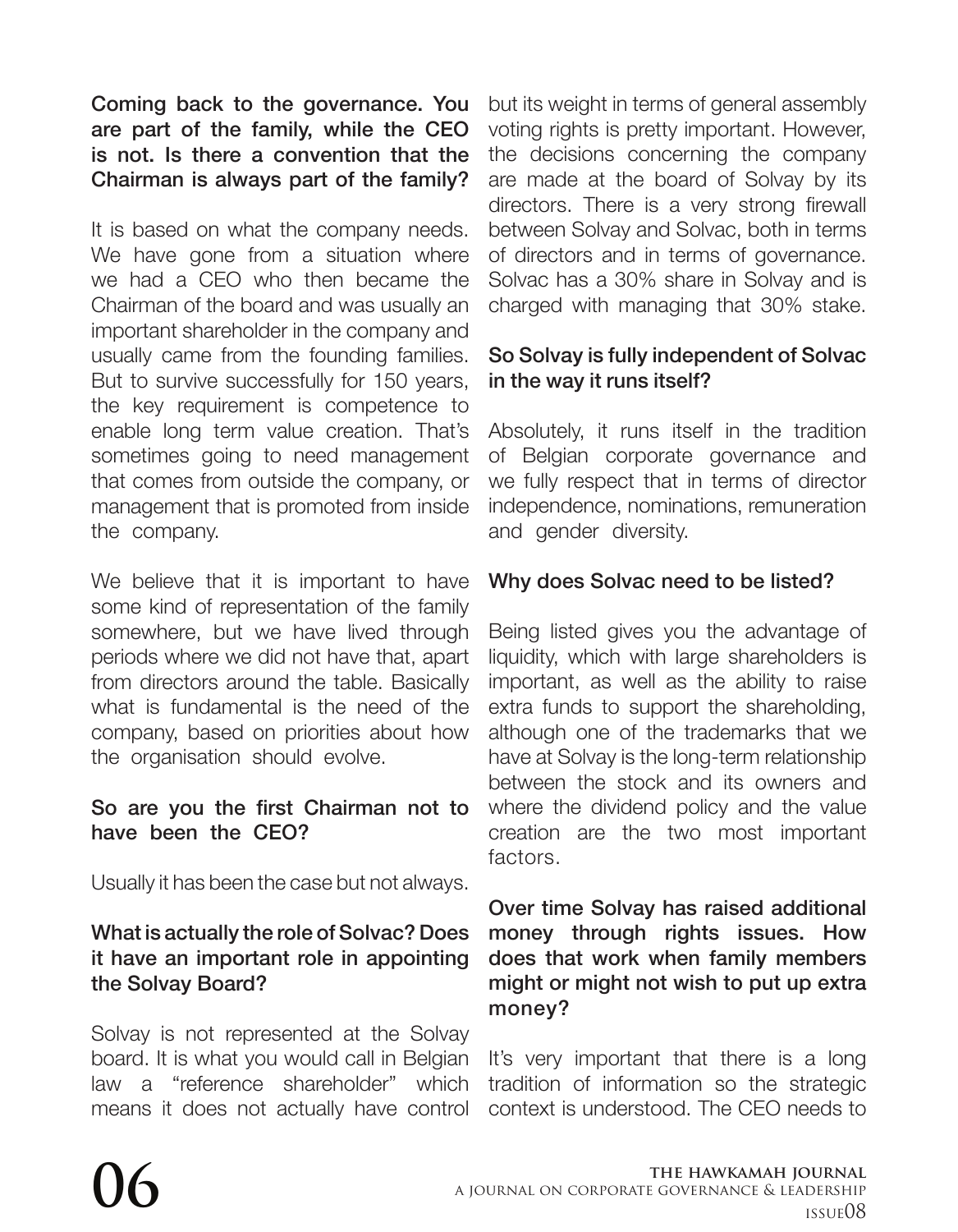inform and communicate with his investors, whoever they are, about what's happening in the world, what is going to happen to the company and what is the strategy. Then investors can decide to remain, leave or in some cases increase their stake in the company. When you have a major project it's very important for the investor base that it fits in the global strategy that has been presented, implemented and discussed year after year.

The acquisition that we did in the US of Cytec [the aerospace materials company bought last year for \$5.5bn] is exactly such a case. A family investor is no different from any other investor. You need to spend time and effort on communication so all the questions can be raised and answered. The consequence was that the \$1.5bn equity increase [to part fund the acquisition] was fully subscribed.

What's been the advantage to the company of the family connection maintained for 150 years? And what have been the problems or challenges?

We have built over 150 years a very strong DNA of values which permeate the company as a whole. It gives you a very strong long term commitment which enables the CEO and the board to focus on the long term and maybe come up with some projects which can fit in the longer term but may be a private equity fund would reject.

The complexity is that the long history also means accepting a lot of changes. We need to be very agile and flexible

while maintaining a very strong long term view. You need at the same time a strict governance arrangement where the rules of the game are very clear, and you need an information and communication flow, both formal and informal.

Where do the 70%, the non-family shareholders come in. They are obviously treated equally but they may have short term priorities compared with family shareholders. Is that the case?

When you have a shareholder base like we have you have very different shareholders. Since the governance is the same for everybody, the communication is the same for everybody, within that people are free to make choices.

#### So your model has enabled you to attract shareholders with a similar mind to the family in terms of long term approach?

Absolutely. We know our individual shareholders who are maybe not from a founding family but have exactly the same perspective and the same interests. At the same time we also have an investor base relationship which is more institutional, and maybe have another horizon. For the CEO and the management to be able to give a very clear view on the trajectory gives everybody the same opportunity.

It's the critical mass of support, I suppose, but presumably the 30% belonging to the family makes it unlikely that anyone would mount a hostile bid.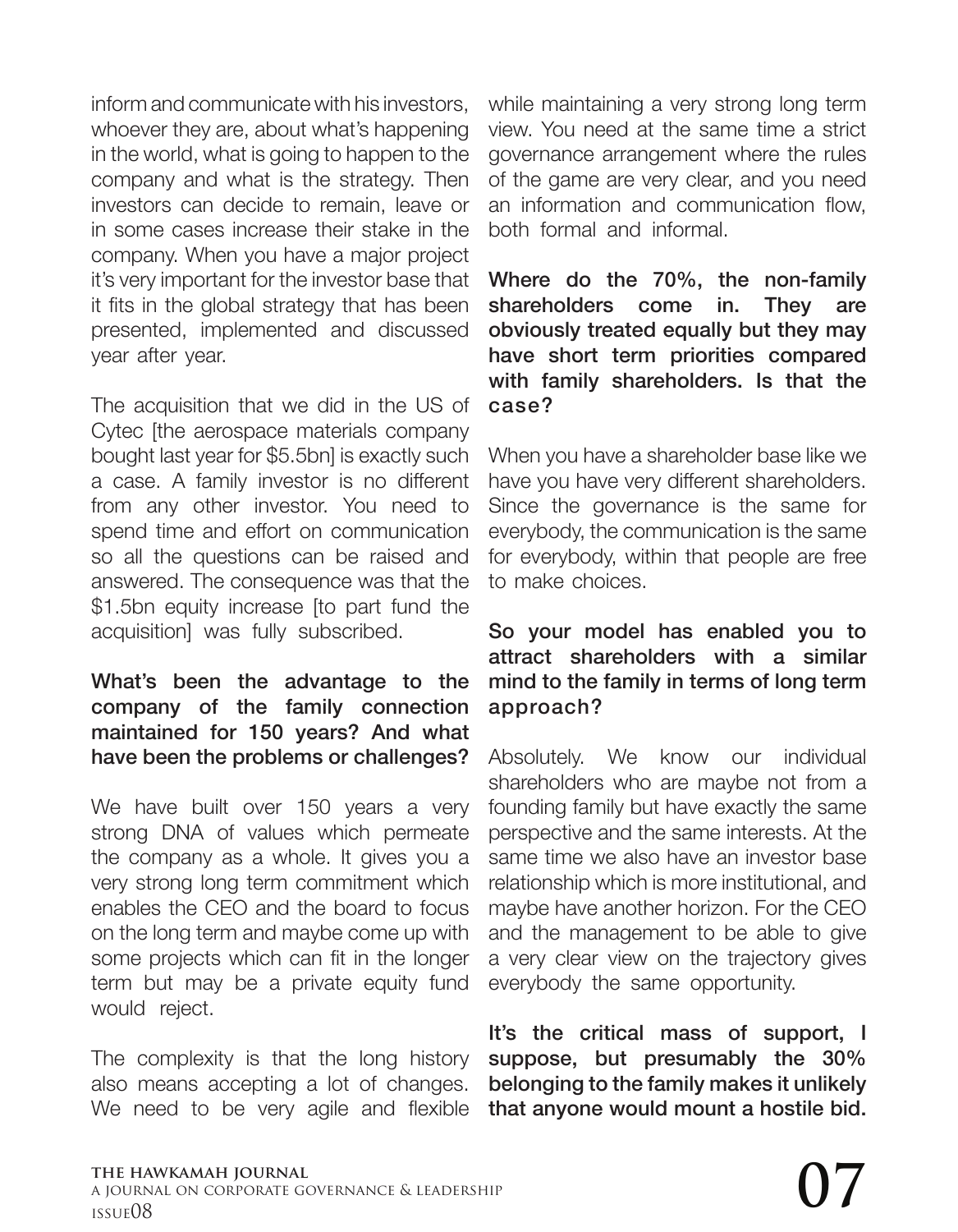What is important is the success of the company as a whole. A 30% shareholding is not a target or an objective. Should the success of the company depend on something else that could mean a different structure. The purpose of the shareholding and the purpose of management is to make the company successful. We were a small start-up company in 1863. We were by 1911 the biggest multinational in the world. Then the world wars came. So we've gone through various stages and, basically what is important is to always be able very humbly to define where you are and what needs to be done and then accept to take the necessary steps to get there.

#### You talked about the values. How far do you think this system has preserved the values of the founders?

The company was founded by people who were industrialists, with strong beliefs. Ernest was a real believer in all the work that he did with his Institut de Physique et de Chimie to try and promote science over the frontiers and borders at times when it was difficult. It is that industry can help mankind. He set up education for workers, housing, and social security. He believed that entrepreneurship and industry and science was really the best way to make humanity progress. That has remained over time and is very important for management and for the shareholders. It is the sense that chemicals today can be part of the solution and not part of the problem.

It means also that, having been in the industry for 150 years, we know our field. Every few years there is a reflection over what are we doing. Maybe we should go in for bio-tech for example, but the chemical industry is what we know.

#### Sometimes the founding fathers pass on the company to their heirs who decide to sell but you've kept this alive. But you've kept this going for a century and a half. This is unusual, isn't it?

It is. There are a few factors. The first one is that competent people are promoted. People had been hired based on competence and no other factor.

# That was right from the outset?

That was right from the outset. The second factor is again that we keep people involved in the project. You do not keep people involved just by paying a dividend. The dividend may be an important part, but the fact of getting together, of remaining involved, of remaining interested in a company is based on the project and the values of the company.

## That's where the third circle, the private Facebook, is very important.

Absolutely. Solvac is a financial holding company. Solvay is the industrial company whose task is to create long term value, and the third circle is the only circle where the members of the founding families can get together just because they are family shareholders. That's where the whole project can live.